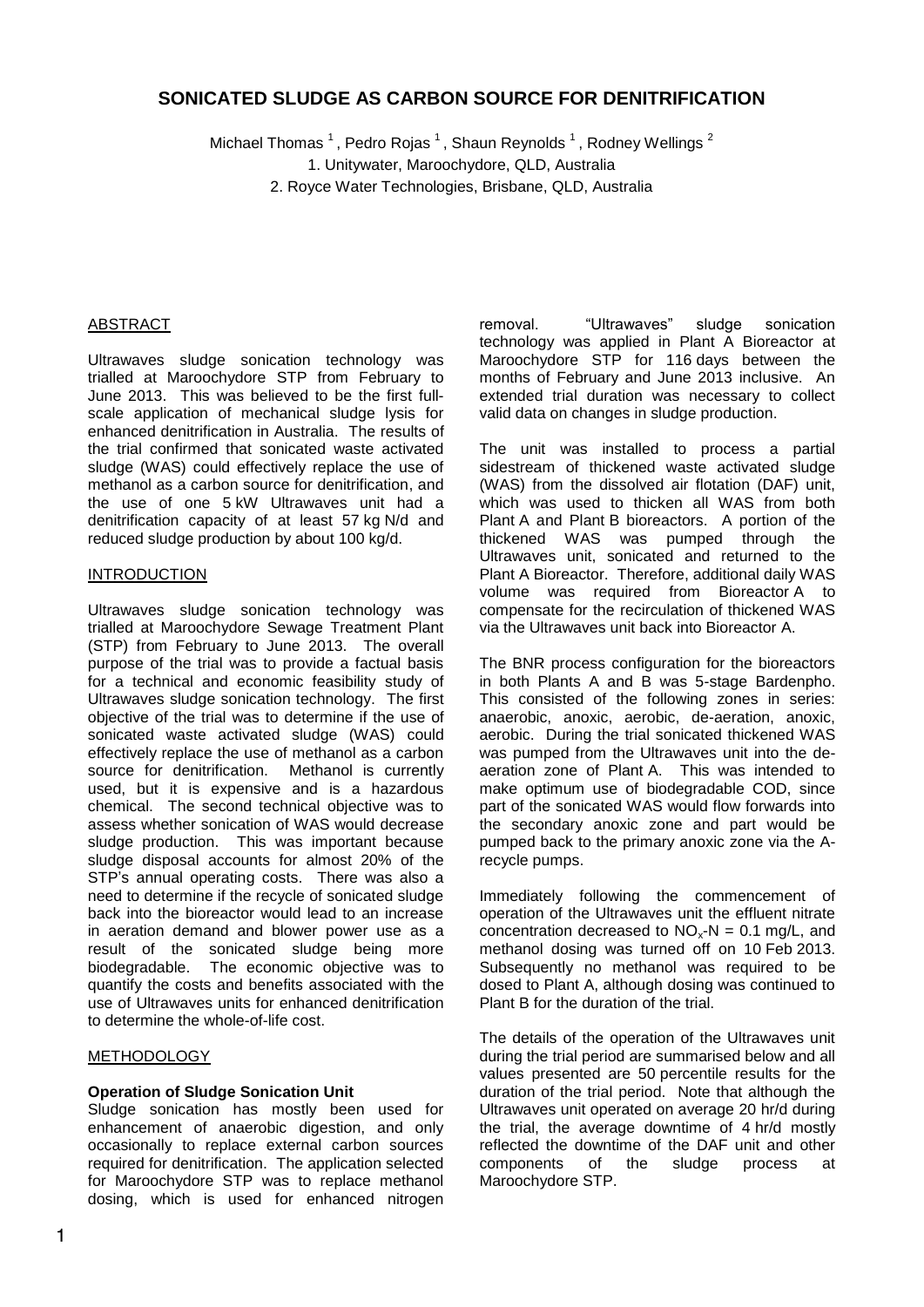- Number of Ultrawaves units used in trial  $= 1$
- Rated power per unit  $= 5$  kW
- Operating power per unit  $= 3.5$  kW
- Ultrasonic operating frequency = 20 kHz
- Operating hours per day = 20.6 hr/d
- Power consumption = 76 kWh/d
- Working volume of unit = 30 L
- Daily volume of thickened WAS to unit =  $25 \text{ m}^3/\text{d}$
- Thickened WAS flow rate to unit =  $1.2 \text{ m}^3/\text{hr} =$ 0.33 L/s
- Hydraulic residence time in unit  $= 90$  sec
- Thickened WAS concentration  $= 3.8\%$ TS  $=$ 38 kg/ $m<sup>3</sup>$
- Thickened WAS mass loading rate to unit = 45 kg TS/hr
- Daily mass of thickened WAS to unit (and recycled to Bioreactor  $A$ ) = 870 kg/d
- Daily mass of thickened WAS from Bioreactor A to digester = 1735 kg/d
- MLSS solids inventory in Bioreactor A = 30,700 kg
- Fraction of Bioreactor A solids inventory exposed to daily sonication = 2.8% per day
- Fraction of Bioreactor A WAS exposed to daily sonication and recycled = 50%
- Fraction of total plant WAS exposed to daily sonication = 18%
- Specific volumetric ultrasonic energy input =  $3.0$  kWh/m<sup>3</sup>
- Specific ultrasonic energy input per kg dry solids = 0.078 kWh/kg (dry solids)
- Temperature increase of WAS due to absorbance of ultrasonic energy =  $2.8^{\circ}$ C.

It was interesting to note that the ultrasonic energy input used by the Ultrawaves technology is significantly lower than most applications reported in research literature, with many research investigations carried out with specific energy inputs that were 10 times higher than adopted in the Ultrawaves technology (e.g. Ek (2005), Muller (2006), Appels et at (2008), Zhang (2010), Yan et al (2010), Demir et al (2013)). This is an important aspect of the Ultrawaves technology that reduces energy requirements and improves its economics.

#### **Plant Configuration During Trial**

An overview of the liquid and solids process streams at Maroochydore STP is outlined below and in [Figure 1.](#page-5-0) The liquid process stream is based around a BNR activated sludge process with some enhancements and it was comprised of the following process units:

- Inlet band screens and vortex grit tanks
- Side-stream flow balance tank
- Primary sedimentation tanks
- Primary sludge fermenters
- 5-stage Bardenpho BNR bioreactors (i.e. anaerobic-anoxic-aerobic-anoxic-aerobic)
- Alum dosing for P removal
- Methanol dosing for denitrification because bioreactors are COD-limited due to removal in primary sed tanks
- Secondary clarifiers
- Disk cloth filters
- Ultraviolet (UV) disinfection

The solids process stream was comprised of the following process units:

- Rotary screen thickeners for waste fermented primary sludge
- Dissolved air flotation for waste activated sludge
- Anaerobic digesters
- Dewatering centrifuge
- Biosolids solar dryer

This evaluation was based on comparing the results obtained in Plant A and for the whole Maroochydore STP, with and without the Ultrawaves sludge sonication technology. Data from a "baseline" period from Jun 2012 to Jan 2013 inclusive was used to compare with data from the "trial" period of Feb to Jun 2013 inclusive.

The design of Maroochydore STP was based on one third of the total influent flow and load to be treated in Plant A. However, the design allows flexibility for this load split to be modified from time to time e.g. for maintenance, and this was the case for many months during the baseline period. Therefore, when evaluating the data, it was necessary to sub-divide the baseline period into 2 phases. The first phase of the baseline period from Jun to Jul 2012 had the same flow split as the trial period, whereas the second phase of the baseline period from Aug 2012 to Jan 2013 had a higher flow split to Plant A than normal [\(Table 1\)](#page-5-1). Approximately 44% of the total influent load was treated by Plant A during the baseline period, whereas during the trial Plant A treated 35% of the total influent load. In both cases, the balance of flow and load was treated in Plant B.

The influent results for the trial and baseline periods are presented in [Table 2.](#page-5-2) The timing of the trial coincided with the wet season and consequently during the trial the influent was diluted compared to the baseline. Recorded rainfall was 1044 mm during the 8 month baseline period compared to 1328 mm during the 5 month trial period. Despite the average flow treated by Plant A being quite similar for both periods: 11.30 ML/d during the baseline and 11.45 ML/d during the trial; the pollutant mass loads treated by Plant A were lower during the trial than during the baseline.

All analytical testing was performed by the Unitywater NATA-accredited lab using Standard Methods.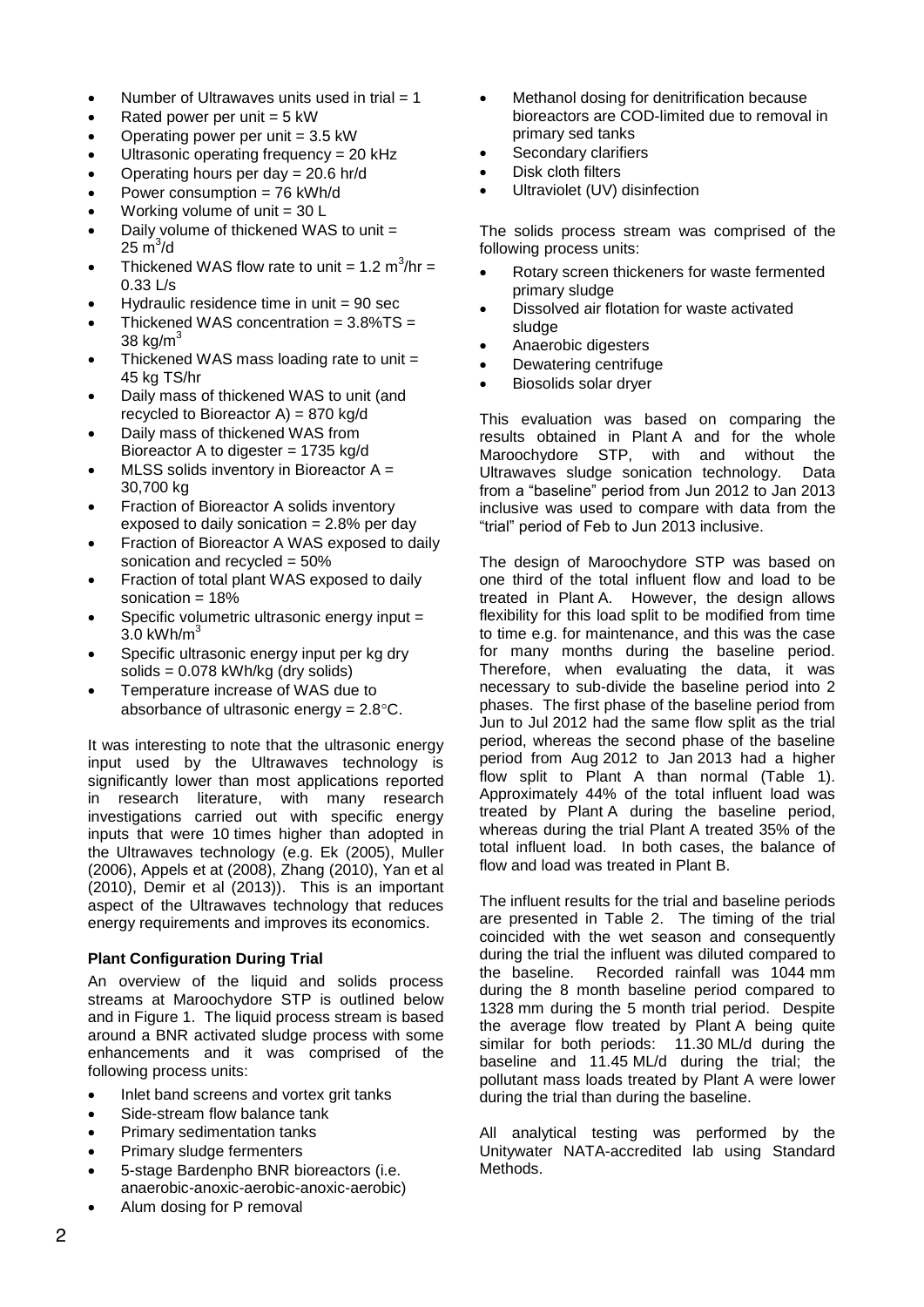### **Denitrification Capacity and Elimination of Methanol**

Low nitrate ( $NO<sub>x</sub>$ -N) values for treated effluent were recorded during the trial period [\(Table 3\)](#page-5-3) without methanol dosing, which demonstrated the effectiveness of sludge sonication for achieving full denitrification in Bioreactor A. This confirmed that the sonicated WAS provided biodegradable COD for denitrification. There were occasional spikes in effluent  $NO<sub>x</sub>$ -N during the trial (data not shown), which were mainly the result of short-term stoppages of the Ultrawaves unit due to no availability of thickened WAS, which was caused by equipment failures elsewhere in the solids process.

The difference in effluent TSS and turbidity results between the baseline and trial periods was of no material significance [\(Table 3\)](#page-5-3). This indicated that any ruptured flocs arising from sludge sonication were either re-flocculated into the biomass and/or biodegraded, and did not escape into the effluent.

During the whole baseline period before the trial, when methanol was dosed to both Bioreactors A and B, the total usage averaged 975 L/d. During the trial the methanol use in Bioreactor B was 712 L/d, which superficially represents a saving of approximately 263 L/d of methanol. However, total plant load increased from equivalent to 98,000 EP during baseline to 102,000 EP during the trial, and the fraction of load treated by Plant B was higher during the trial. Therefore, the methanol use during the trial needs to be normalised to align with conditions during the baseline period.

One final stage of experimental data collection occurred after the Ultrawaves trial ended. Plant A Bioreactor was operated without methanol and without recycle of sonicated WAS from beginning July to 11 Aug 2013 with the same influent load split that was operating during the trial. The results indicate that the average effluent  $NO<sub>x</sub>$ -N was 5 mg/L if no external source of carbon was used for denitrification in Plant A. There was a degree of variability in Plant A denitrification performance during this final experimental period with no external carbon source, and effluent  $NO<sub>x</sub>$ -N results varied between 3 and 8.5 mg/L. This was probably as result of variability in the existing internal sources of carbon such as fermenter supernatant and fermented sludge thickening filtrate.

There were also 9 days during the trial when there were effluent  $NO<sub>x</sub>$ -N spikes > 3 mg/L, and of these occasions, 5 days were when the Ultrawaves unit was switched off and for these days the 50%-ile effluent  $NO<sub>x</sub>$ -N was 5.0 mg/L. This further confirmed how much nitrate was typically being removed by the recycled of sonicated WAS during the trial. Furthermore it was noted that the on-line nitrate analyser located immediately upstream of the post-anoxic zone (trial location) typically recorded 5 to 10 mg N/L. Therefore, these results confirm that nitrate removal in the post-anoxic zone was typically at least 5 mg/L using either methanol or sonicated WAS as the carbon source.

Soluble COD before and after the Ultrawaves unit was measured intermittently during the trial. Although it wasn't possible to make a reliable measurement of the rate of conversion from particulate to soluble COD through the Ultrawaves unit, the available data was used to estimate the total COD returning to the Bioreactor A was 850 kg COD/d [\(Table 4\)](#page-6-0). Although the results were variable, the mass of soluble COD recycled with the sonicated WAS averaged 5 kg COD/d.

The three main observations related to nitrogen removal were reviewed for consistency:

- 1. Nitrate removal of 5 mg/L corresponded to a mass of 57 kg N/d under the trial flow conditions. The amount of COD required to<br>remove 57 kg N/d depends on the 57 kg N/d depends on the thermodynamics of growth with that substrate, which dictates the biomass yield for growth on each type of substrate. Consequently, the stoichiometric ratio of COD required to  $NO<sub>3</sub>$ -N removed varies with different carbon sources.
- 2. Reduction in methanol use of 263 L/d corresponded to  $COD = 304$  kg/d. The typical stoichiometric denitrification ratio for methanol is 3 kg COD/kg N, which indicates that the methanol could have had the potential to remove up to 101 kg N/d. Under the trial flow conditions  $(= 11.45 \text{ ML/d})$ , then 101 kg N/d was equivalent to 8.8 mg N/L of potential nitrate removal. Furthermore, the amount of methanol required to remove 57 kg N/d was 171 kg COD/d, which is equivalent to about 150 L/d. These results indicate that there may have been competing reactions for the methanol, although it was confirmed that there was no oxygen input to the post-anoxic zone, or that methanol over-dosing occurred, or that the concentration of nitrate removed was closer to 8 mg/L than 5 mg/L.
- 3. COD of recirculated sonicated WAS = 850 kg/d, including soluble  $COD = 5$  kg/d. Although the degree of biodegradability of the sonicated WAS was unknown, it is known that extra-cellular polymers in activated sludge are predominantly proteins (or polypeptides) and sugars (or polysaccharides), which are somewhat similar to the typical compounds expected to be present in sewage. The typical stoichiometric denitrification ratio for sewage is 8.6 kg COD/kg N, which indicates that the sonicated WAS could have had the potential to remove up to a maximum of 99 kg N/d if it was completely biodegradable. Under the trial flow conditions  $(= 11.45 \text{ ML/d})$ , then 99 kg N/d is equivalent to a maximum potential nitrate removal of 8.6 mg N/L. Whereas the soluble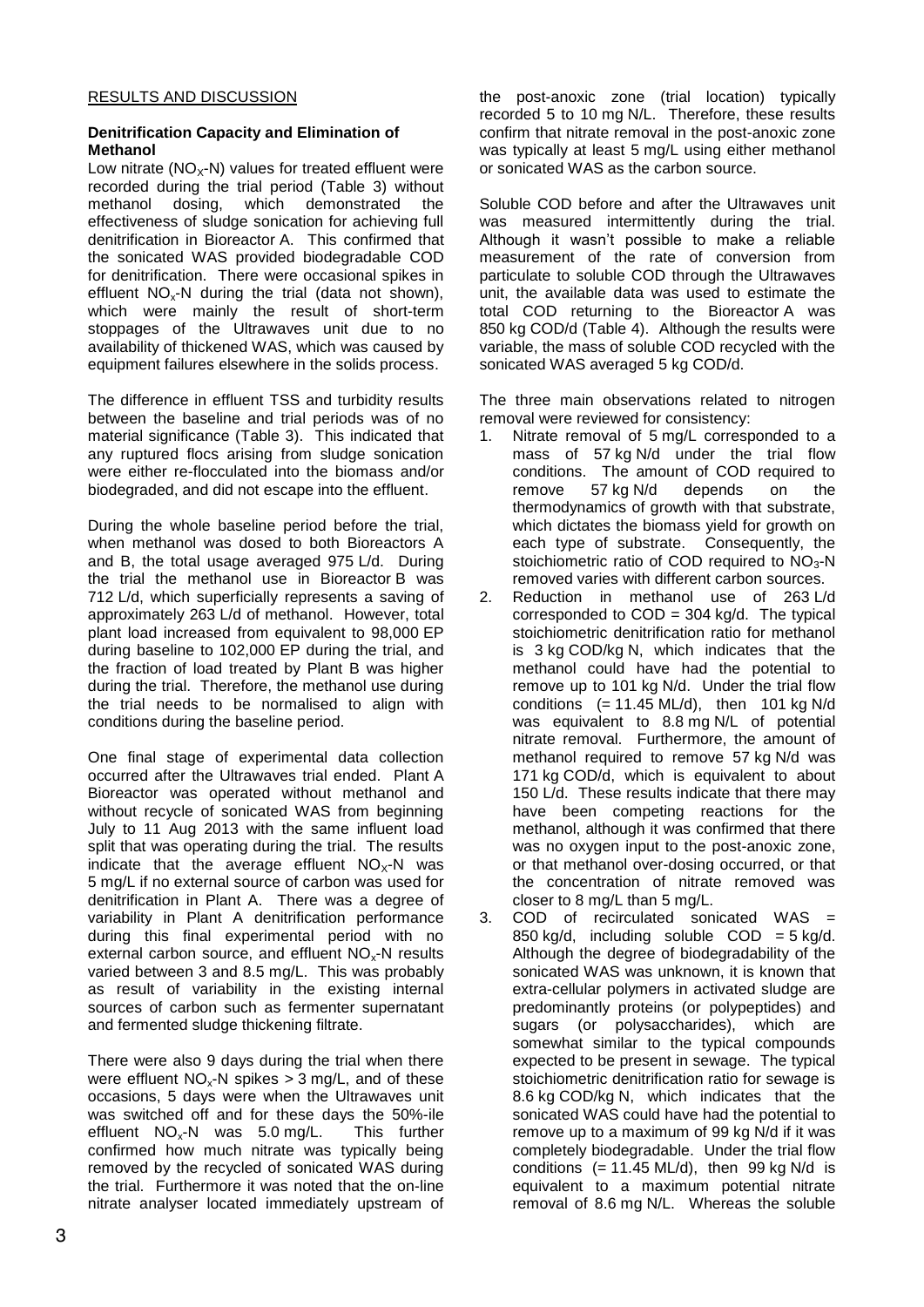COD in the sonicated WAS would have had the potential to removed less than 1 kg N/d. Furthermore, the amount of typical sewage-COD required to removed 57 kg N/d is 490 kg COD/d. These results indicate that at least 60% of the COD in the sonicated WAS must have been biodegradable, and that the soluble COD in the sonicated WAS played a minor role in denitrification.

The supplier's hypothesis that sludge sonication results in significant conversion of particulate sludge to soluble COD was only partly supported by results from this trial. An hypothesis consistent with the trial results was that sonication of waste activated sludge caused rupture of the flocs (as opposed to the bacterial cells) and release of extracellular polymer compounds, and that these were the source of biodegradable COD for denitrification.

#### **Reduced Solids Production**

Sludge production before and after digestion for the baseline and trial periods was evaluated using available data to develop a solids mass balance [\(Table 5\)](#page-6-1). However, since "steady-state" conditions did not occur continuously (which is "normal" for full-scale plants), and there were changes in the total and relative pollutant loads treated by Plant A, three sludge production indicators were reviewed.

The solids production before digestion was higher during the trial period, which was in line with the higher loads treated by the plant e.g. additional tanker septage wastes. It was noted that the mass of volatile solids (VS) before digestion was the same during both the baseline and trial periods (4200 kg/d) [\(Table 5\)](#page-6-1). Therefore, the lower mass of volatile solids post-digestion during the trial period confirmed that ultrasonic treatment of the sludge provided benefits of decreased sludge production. The benefit derived from one Ultrawaves unit was estimated to be 140 kg/d of additional VS destruction using the mass balance, which was equivalent to 14% increase in VS destruction, from 22% during the baseline to 25% during the trial. Note that this was relatively poor performance for anaerobic digestion.

The second indicator was specific sludge production normalised relative to Equivalent Population (EP). The results were 48 g TS/EP/d during the Ultrawaves trial compared to 51 g TS/EP/d produced when methanol was used during the baseline [\(Table 5\)](#page-6-1), which was equivalent to 6% additional solids destruction.

The third indicator was volatile solids (VS) production normalised relative to COD load [\(Table](#page-7-0)  [6\)](#page-7-0). The observed sludge yield for the whole plant **before** digestion was 4% lower during the trial (0.45 kg VS/kg COD) compared to the baseline (0.47 kg VS/kg COD). Whereas the observed sludge yield for the whole plant **after** digestion was

10% lower during the trial (0.37 kg VS/kg COD) compared to the baseline (0.41 kg VS/kg COD). This was interpreted to mean that following sonication of the WAS, 4% of the volatile solids were converted to carbon dioxide  $(CO<sub>2</sub>)$  in the bioreactor, and a further 6% was converted to biogas in the anaerobic digesters.

In summary, within the accuracy and variability of the data, a potential benefit of approximately 10% additional volatile solids destruction (equivalent to 100 kg/d) can be attributed to sonication of WAS with one Ultrawaves unit.

#### **Effect on Aeration Demand**

The effect of recycling sonicated, biodegradable sludge back into Plant A bioreactor was analysed to determine whether aeration demand was increased based on air flows and power consumption of the blowers. The results for the aeration system are summarised in [Table 7.](#page-7-1) Due to the differences in influent loads and aeration demands when comparing the baseline and trial periods, it was necessary to normalise aeration system performance.

The actual blower power (kWh) per kg  $O<sub>2</sub>$ transferred was the same across the two periods  $=$ 0.27 kWh/kg  $O<sub>2</sub>$ . The ratio of oxygen supply to oxygen demand (carbonaceous plus nitrogenous) was practically the same between the 2 periods  $=$ 1.05 - 1.06 kg  $O_2$  supply / kg  $O_2$  demand. Blower power and air flows were normalised relative to the total COD treated in the Bioreactor (including recycles, fermenter supernatant and RST filtrate). The specific blower power consumption was the same in both the baseline and trial periods (0.21 kWh/kg COD<sub>influent</sub>), and the specific blower oxygen supply was also virtually the same in both the baseline and trial periods (0.79 0.80 kg O<sub>2</sub>/kg COD<sub>influent</sub>).

Finally, the COD mass balance clearly shows that the fraction of COD that was oxidised aerobically did not increase as a result of recycling sonicated, biodegradable sludge into Bioreactor A [\(Table 4\)](#page-6-0). Therefore, the additional load of sonicated WAS that was recycled to the bioreactor did not increase air demand or blower power use.

#### **Economic Analysis**

A cost benefit analysis was performed to evaluate the whole-of-life cost for the scenario where Ultrawaves units were installed to enhance denitrification for both Bioreactors A and B at Maroochydore STP. The net present value (NPV) was calculated using an interest rate of 7.7% p.a. for a duration of 18 years ending in 2031, which is the assumed planning horizon for closure of Maroochydore STP and also aligns with the expected life of mechanical equipment. Over this time frame the equivalent population (EP) served by the plant is expected to grow from 100,000 EP to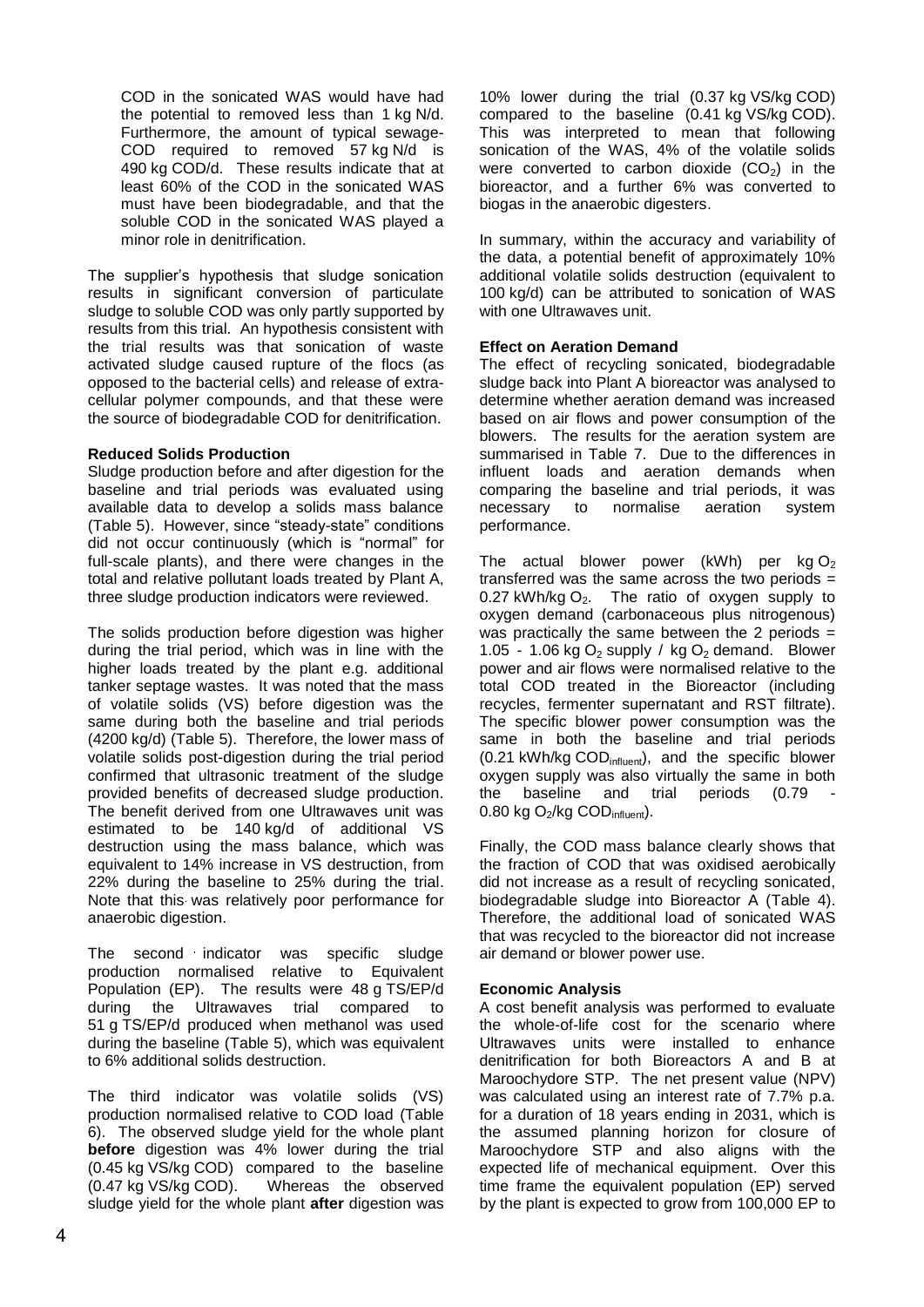135,000 EP. The capex and opex components used for the cost benefit analysis are itemised below and were derived from outcomes of the trial<br>wherever possible. The CAPEX and OPEX The CAPEX and OPEX components for 5 kW Ultrawaves units are listed in [\(Table 8\)](#page-7-2) and all cost exclude tax (GST).

Four Ultrawaves units would be required initially and would have sufficient capacity for enhanced denitrification for about 110,000 EP within the existing operating configuration of Maroochydore STP. However, this assumed no redundant Ultrawaves units are provided and would be dependent on local availability of spare parts, and/or using the existing methanol dosing system in the event of one or more Ultrawaves units being out-of-service. A fifth Ultrawaves unit would need to be installed when the population in the STP service area increases to about 110,000 EP.

The main OPEX benefits quantified during the trial were the saving in methanol consumption and lower sludge production.

- Saving from reduced methanol use for 100,000 EP = 995 L/d x 0.77 kg/L x \$640/T x  $365$  d/yr =  $$178,973/yr$  annual expenditure increasing with EP growth. NPV  $+$  \$1,941,610.
- Saving from reduced sludge production for 100,000 EP = 90 kg VS/d x 4 units @ 45%TS dryness x  $$60/$ wet T x 365 d/yr =  $$17,520/$ yr annual expenditure increasing with EP growth.  $NPV = + $186,408.$

The cost benefit analysis derived from the outcomes of this trial showed a positive balance for NPV:

- $\bullet$  OPEX savings =  $\pm$  \$2,128,017;
- Ultrawaves CAPEX and OPEX = \$1,609,147;
- Net Present Value =  $+$  \$518,870.

It is important to note that the Ultrawaves CAPEX excludes installation costs, but as long as it was less than \$500,000 then the NPV remains positive. Furthermore, cost benefit details presented above were for the "worst case" scenario. When the following factors were adjusted in a sensitivity analysis then the financial benefit becomes more financially favourable than presented above:

- If trials under conditions that are not nitratelimited can demonstrate that the nitrogen removal capacity of one Ultrawaves unit is significantly greater than 57 kg N/d, such that one less Ultrawaves unit would be required, then the NPV of the CAPEX would improve from - \$805,312 to - \$641,910.
- Sonitrode replacement frequency was assumed to be every 18 months, but service life has been observed to be up to 2 years. Similarly, booster shaft replacement frequency was assumed to be every 3 years, but service life has been observed to be up to 4 years. If the "best case" replacement parts life was

adopted, then the NPV of the Ultrawaves OPEX would improve from - \$580,146 to - \$463,455.

 If volatile solids destruction of 140 kg/d per unit is achieved rather than 90 kg/d per unit, then the NPV of the OPEX savings for biosolids transport would improve from + \$186,408 to + \$289,967.

### **CONCLUSION**

The first full-scale application of sludge sonication for enhanced denitrification was successfully demonstrated at Maroochydore STP. One 5 kW Ultrawaves unit had a denitrification capacity of at least 57 kg N/d and reduced sludge production by about 100 kg/d. The resulting OPEX savings The resulting OPEX savings indicated that the whole-of-life cost for a full-scale installation would be cost positive. Although widely used for sludge pre-treatment for anaerobic digestion, sonication has the potential to achieve high levels of nitrogen removal in plants with primary sedimentation at a lower cost than methanol dosing.

# ACKNOWLEDGMENT

The efforts and input from Dr Klaus Nickel, all Maroochydore STP Operations staff, and Luisa Magalhaes for this trial were greatly appreciated.

# REFERENCES

- Appels, L., Dewil, R. and Baeyens, J. (2008). Ultrasonically enhanced anaerobic digestion of municipal sewage sludge, Int Jnl Sust Eng, Apr 2008.
- Demir, O., Erden, G. and Filibeli, A. (2013). The methods for minimization of excess sludge production, proceedings of ICOEST conference 2013, Nevsehir, Turkey, 18-21 Jun 2013.
- Ek, A. (2005). Ultrasonic treatment of sewage sludge in order to increase biogas yields, PhD dissertation, Linkoping University, Sweden, Jun 2005.
- Muller, C.D. (2006). Shear forces, floc structure and their impact on anaerobic digestion and biosolids stability, PhD dissertation, Virginia Polytechnic Institute and State University, USA, Jul 2006.
- Yan, Y., Feng, L., Zhang, C., Zhu, H. and Zhou, Q. (2010). Effect of ultrasonic specific energy on waste activated sludge solubilization and enzyme activity, African Jnl Biotech, Vol.9 (12), pp. 1776-1782, 22 Mar 2010.
- Zhang, H.J. (2010). Sludge treatment to increase biogas production, Degree Project 10-20 dissertation, Royal Institute of Technology, Sweden, Aug 2010.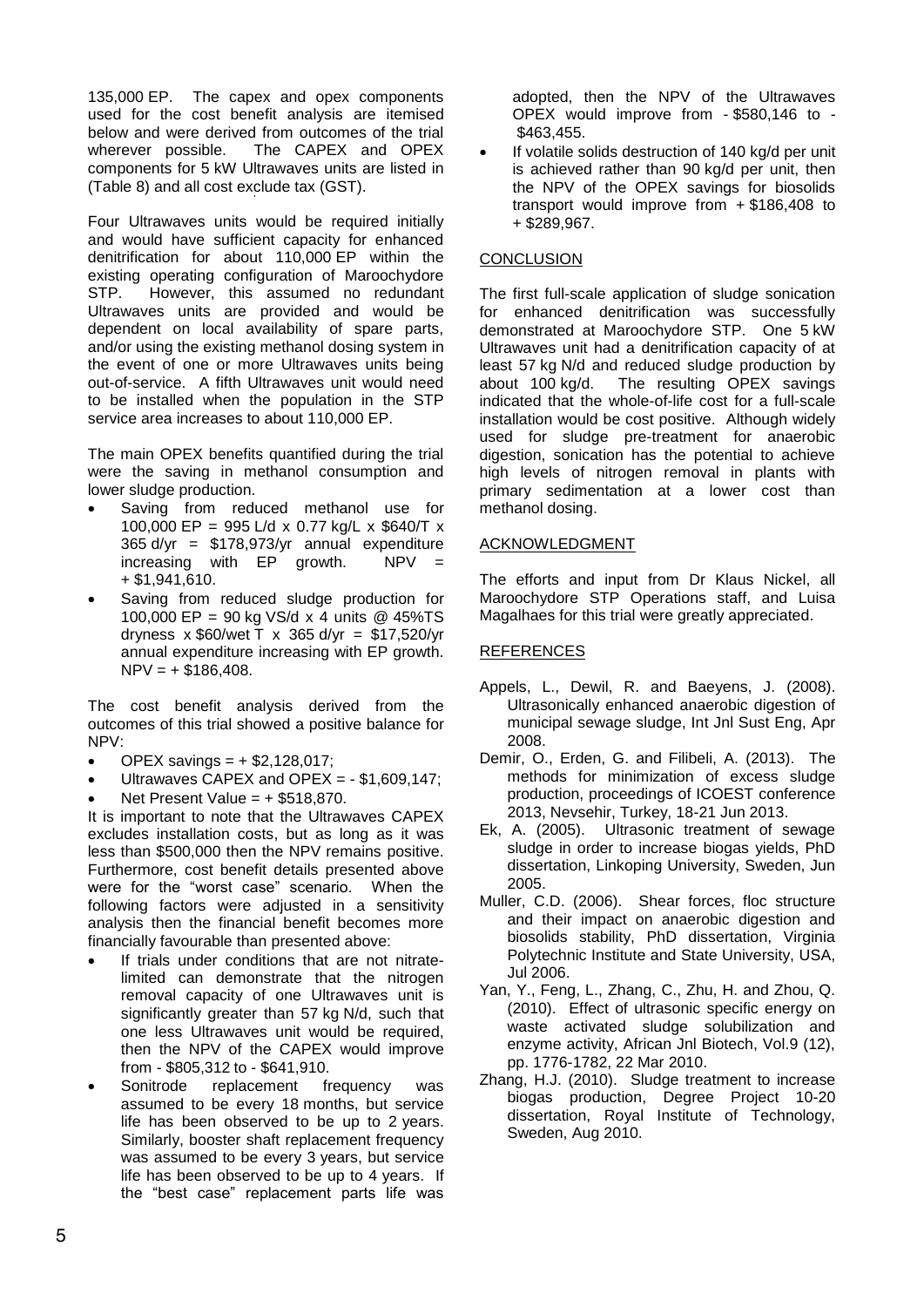# Maroochydore Sewage Treatment Plant<br>Process Flowchart



<span id="page-5-0"></span>*Figure 1: Maroochydore STP Process Flowchart (Plant B liquid process not shown)*

<span id="page-5-1"></span>

| <b>Period</b>                                | <b>Flow Fraction to Plant A</b> |
|----------------------------------------------|---------------------------------|
| Baseline Phase 1 (Jun - Jul 2012)            | 35%                             |
| Baseline Phase 2 (Aug 2012 - Jan 2013)       | 55%                             |
| Entire Baseline Period (Jun 2012 – Jan 2013) | 44%                             |
| Trial Period (Feb - Jun 2013)                | 35%                             |

*Table 1: Flow Split to Plant A During Trial and Baseline Periods*

|  | Table 2: Raw Sewage Characteristics and Mass Loads to Plant A |
|--|---------------------------------------------------------------|
|--|---------------------------------------------------------------|

<span id="page-5-2"></span>

|                   | <b>Baseline</b> |                          |              |       | <b>Trial</b>         |              |  |
|-------------------|-----------------|--------------------------|--------------|-------|----------------------|--------------|--|
| <b>Parameter</b>  |                 | June 2012 - January 2013 |              |       | February - June 2013 |              |  |
|                   | Conc.           | <b>Total Load</b>        | Plant A Load | Conc. | <b>Total Load</b>    | Plant A Load |  |
|                   | mg/L            | kg/d                     | kg/d         | mg/L  | kg/d                 | kg/d         |  |
| COD               | 475             | 12,165                   | 5350         | 400   | 13,084               | 4580         |  |
| <b>BOD</b>        | 195             | 4995                     | 2200         | 160   | 5234                 | 1830         |  |
| <b>TSS</b>        | 250             | 6400                     | 2820         | 200   | 6542                 | 2290         |  |
| <b>VSS</b>        | 191             | 4890                     | 2150         | 149   | 4874                 | 1710         |  |
| %VS/TS            | 76              | ۰                        |              | 75    |                      |              |  |
| <b>TKN</b>        | 50              | 1280                     | 564          | 40    | 1308                 | 458          |  |
| NH <sub>3</sub> N | 35              | 900                      | 394          | 31    | 1014                 | 355          |  |
| <b>COD/TKN</b>    | 9.5             |                          |              | 10.0  |                      |              |  |
| <b>Flow</b>       |                 | 25.61 ML/d               | 11.27 ML/d   |       | 32.71 ML/d           | 11.45 ML/d   |  |

|  | Table 3: Plant A Treated Effluent Results (50 percentile) |  |  |
|--|-----------------------------------------------------------|--|--|

<span id="page-5-3"></span>

|               | BOD <sub>5</sub> | <b>TSS</b> | $NH3-N$ | $NOx-N$ | ΤN     | $PO4-P$ | ΤP     | TDS    | <b>TURBIDITY</b> |
|---------------|------------------|------------|---------|---------|--------|---------|--------|--------|------------------|
| <b>Period</b> | (mg/L)           | (mg/L)     | (mg/L)  | (mg/L)  | (mg/L) | (mg/L)  | (mg/L) | (mg/L) | (NTU)            |
| Jun 2012-     |                  |            |         |         |        |         |        |        |                  |
| Jan 2013      | <5               | 9          | 0.1     | 1.5     | 3.6    | 0.10    | 0.20   | 1000   | 5                |
| Jun-July      |                  |            |         |         |        |         |        |        |                  |
| 2012 only     | 2                | 15         | 0.1     | 2.5     | 3.3    | 0.10    | 0.20   | 800    | 5                |
| Feb-Jun       |                  |            |         |         |        |         |        |        |                  |
| 2013          | <5               | 6.5        | 0.1     | 0.1     | 1.7    | 0.10    | 0.15   | 900    | 11               |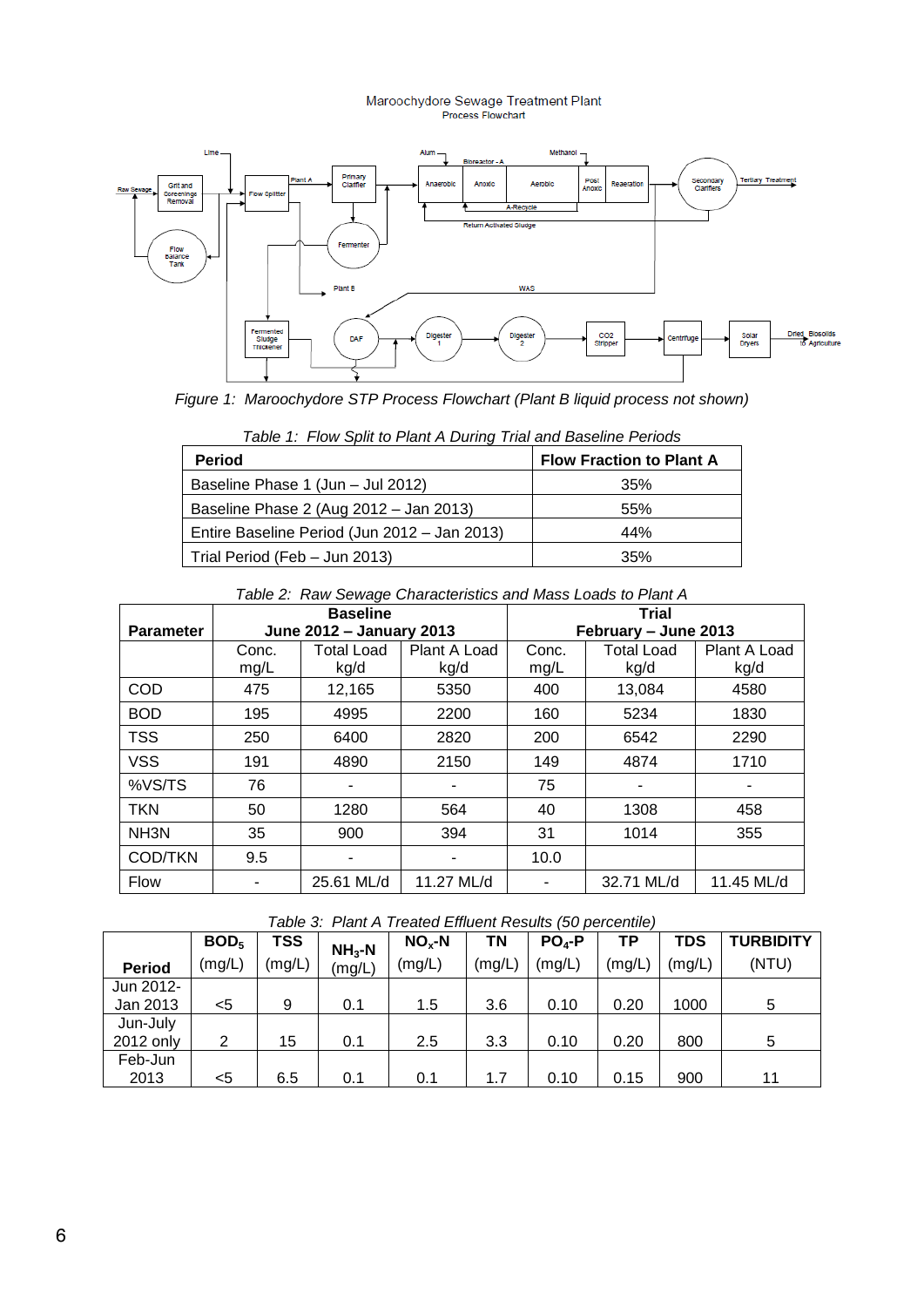<span id="page-6-0"></span>

|                                                                     | <b>Baseline</b>                  | Trial                                   |
|---------------------------------------------------------------------|----------------------------------|-----------------------------------------|
| <b>Bioreactor Inputs and Outputs</b>                                | Jun 12-Jan 13<br>$(kg$ COD $/d)$ | <b>Feb 13-Jun 13</b><br>$(kg$ COD $/d)$ |
| Primary effluent and fermenter supernatant<br>COD into Bioreactor A | 5466                             | 5201                                    |
| Methanol COD into Bioreactor A                                      | 304                              | 0                                       |
| Recycled sonicated WAS                                              | 0                                | 850                                     |
| Total Influent COD to Bioreactor A                                  | 5770                             | 6051                                    |
| WAS (net WAS excl. recycled WAS and<br>primary sludge)              | 1847                             | 1689                                    |
| COD for Denit.                                                      | 1004                             | 902                                     |
| COD aerobic oxidation                                               | 2524                             | 2210                                    |
| <b>Effluent COD</b>                                                 | 394                              | 401                                     |
| Fraction of primary effluent COD oxidised<br>aerobically            | 46%                              | 42%                                     |
| Fraction of total influent COD oxidised<br>aerobically              | 44%                              | 37%                                     |

| Table 4: COD Mass Balance for Plant A Bioreactor |  |  |  |  |  |
|--------------------------------------------------|--|--|--|--|--|
|--------------------------------------------------|--|--|--|--|--|

<span id="page-6-1"></span>

| Table 5: Sludge Production Results for Whole Plant                    |                                                |                                  |  |  |  |  |
|-----------------------------------------------------------------------|------------------------------------------------|----------------------------------|--|--|--|--|
| Sludge production before digestion (whole STP)                        |                                                |                                  |  |  |  |  |
| Parameter                                                             | <b>Baseline</b><br>June 2012 -<br>January 2013 | Trial<br>February - June<br>2013 |  |  |  |  |
| Thickened sludge flow (kL/d)                                          | 171                                            | 183                              |  |  |  |  |
| TS (kg/d)                                                             | 5740                                           | 5965                             |  |  |  |  |
| VS (kg/d)                                                             | 4236                                           | 4224                             |  |  |  |  |
| Inert solids (kg/d)                                                   | 1504 <sup>1</sup>                              | 1741                             |  |  |  |  |
| %VS/TS                                                                | 74                                             | 71                               |  |  |  |  |
| Fraction of primary / total sludge (%)                                | 26                                             | 18                               |  |  |  |  |
| HRT (d) (Digester 1 & 2 combined)                                     | 18                                             | 17                               |  |  |  |  |
| Sludge production post-digestion (whole STP)                          |                                                |                                  |  |  |  |  |
| TS (kg/d)                                                             | 5021                                           | 4889                             |  |  |  |  |
| VS (kg/d)                                                             | 3301                                           | 3149                             |  |  |  |  |
| Inert solids (kg/d)                                                   | $1720^{1}$                                     | 1740                             |  |  |  |  |
| %VS/TS                                                                | 66                                             | 64                               |  |  |  |  |
| Specific digested sludge production<br>(g TS/EP/d)                    | 51                                             | 48                               |  |  |  |  |
| <b>Digestion Efficiency: Volatile Solids Reduction</b>                |                                                |                                  |  |  |  |  |
| Volatile solids destruction (kg/d)                                    | 935                                            | 1075                             |  |  |  |  |
| Total solids destruction (kg/d)                                       | 719 <sup>1</sup>                               | 1076                             |  |  |  |  |
| Calculated using van Kleeck equation                                  | $32\%$ <sup>1</sup>                            | 25%                              |  |  |  |  |
| Calculated using mass balance                                         | 22%                                            | 25%                              |  |  |  |  |
| Additional VS destruction during trial<br>compared to baseline period |                                                | +140 ka/d                        |  |  |  |  |

*Table 5: Sludge Production Results for Whole Plant*

*Note 1: The average values used for the mass balance during the baseline period show that inert solids were not conserved. This was likely to be a consequence of averaging a data-set that was highly variable due to the operating conditions not being "steady-state" over the baseline period. The consequence was that there were discrepancies such that the total solids destruction was less than the volatile solids destruction, and errors in the VS destruction calculated by the van Kleeck equation.*